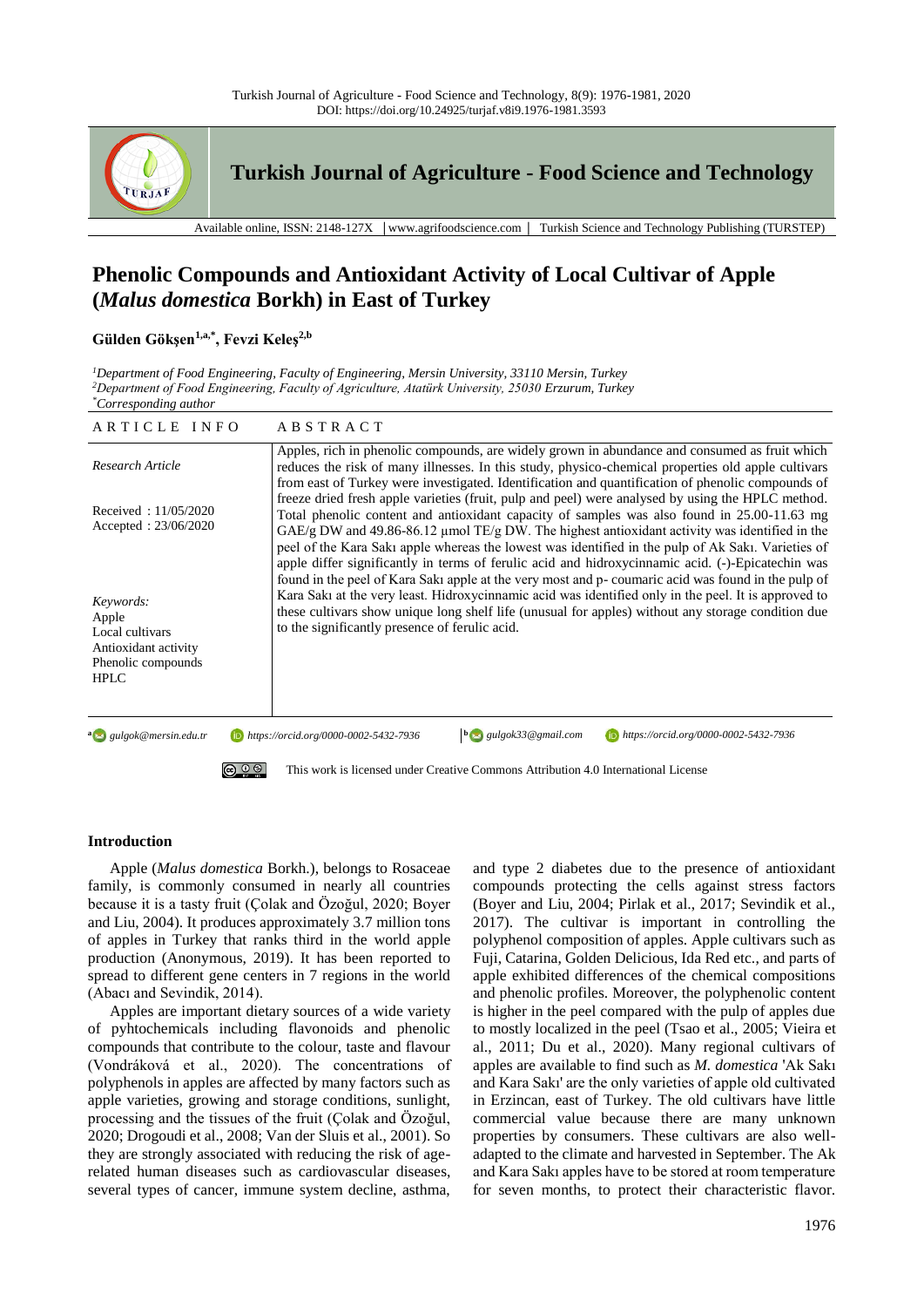They have long shelf life because of a waxy skin and it is estimated that this layer keeps it until the end of the spring. These cultivars are identified due to colour and taste that Kara Sakı is red-light green; Ak Sakı is red-yellow. These pulps are high acid/sugar ratio so they supply a pleasantly acidulous and aromatic taste. Most fruits are medium in size with an oval shape and the skins are of medium thickness. The pulps of these native apple cultivars are more firm and crisp than others (D'Abrosca et al., 2007).

In this study: i) to evaluate the physico-chemical characteristics of the varieties ii) to determine the total phenolic content and antioxidant capacities at different methods (DPPH and FRAP) of peel, pulp and fruit of apple varieties and compare whether there is any relationship between these results or not iii) The peel, pulp and fruit of apple varieties are extracted to be analyzed by using high performance liquid chromatography, for identification and quantification of phenolic compounds.

# **Materials and Methods**

Ak and Kara Sakı old cultivars grown in Karatuş, Erzincan in East Turkey (39°35'48.9"N 39°40'45.4"E) and were harvested successively as they ripened from the second week of September. Apple peels, pulps and fruits were dried by freeze-drying (Labconco 117, MO, USA). The lyophilized samples were stored at -20°C.

The pH was measured, using a digital pHmeter (Inolab 720, WTW, Weilheim, Germany). The titratable acidity was determined by titration with 0.1 M sodium hydroxide using phenolphthalein as indicator pH 8.1. Acidity was expressed in percentage of equivalents of malic acid, dry weight basis (% of malic acid) (Anonymous, 1975). The soluble solid content (SSC) was determined using a refractometer and the results were expressed as % Brix at room temperature (Abbè Refractometer, Carl Zeiss, Germany).

Total sugar, reducing sugar and non-reducing sucrose were determined by the Lane-Eynon method. The sugar content was expressed as g/100 g (Cemeroğlu et al., 1992).

For the determination of the total phenolic content a slightly modified method described by Tsao et al. (2005) with Folin-Ciocalteu (FC) reagent was used. Results were expressed as gallic acid equivalent (GAE) in milligrams per gram of dry weight basis (mg/g dry weight – DW in the case of dry weight) from which the total phenolic contents were calculated.

## *Antioxidant Activity*

The ability of the extract to scavenge DPPH radicals were assessed spectrophotometrically (Brand-Williams et al., 1995). The principle of FRAP method is based on the reduction of a ferric-tripyridyltriazine complex to its ferrous, coloured form in the presence of antioxidants and this method was carried out according to Vieira et al. (2011) with some modifications. Trolox solution was used as a reference standard, and all results are expressed in μmoles of Trolox per gram of dry weight (μmol TE/g DW).

# *HPLC Analysis*

The lyophilized samples were finely grinded with a hand blender. 0.5 g of powder so obtained was extracted in 10 mL of methanol and sonicated for 30 min. The mixture was centrifuged at 2500 rpm for 10 min (Hettich Mikro 22R, Buckinghamshire, UK), the supernatant was filtrated through 0.45 µm microfilter. The final filtrate was stored at -20°C before being analyzed polyphenols (Van der Sluis et al., 2001).

The analyses were carried out using a ChrometiSIL 120-5-C18 SH chromatographic column. Analyses of polyphenols were run on a Agillent 1100 HPLC system (Agilent Technologies, Waldbronn, Germany) performed using UV–Vis detector.

Elution conditions consisted in 10% acetic acid (solvent A) and acetonitrile (solvent B) gradient at a flow rate of 1.0 mL/min. A linear 20 min solvent gradient from 0 to 21% acetonitrile, with a 10 min hold at the final concentration, was used. The column was returned to the initial solvent composition over 1 min and equilibrated for 10 min before the next injection. Column temperature was at 35°C. The flow rate was 1.0 mL/min and the detection wavelength was between 280 and 350 nm. Phenolic compounds in samples were compared by their retention times and UV spectra for identification with those of commercial standards (Van der Sluis et al., 2001).

## *Statistical Analysis*

The results were expressed as means±standard deviation. For this purpose, SPSS 17.0 for Windows (SPSS Inc., Chicago, USA) software package program was used (two-tailed distribution). All results were carried out in triplicate. Differences at P<0.05 were considered to be significant.







Figure 1. Lyophilized samples (a) fruit, (b) peel, (c) pulp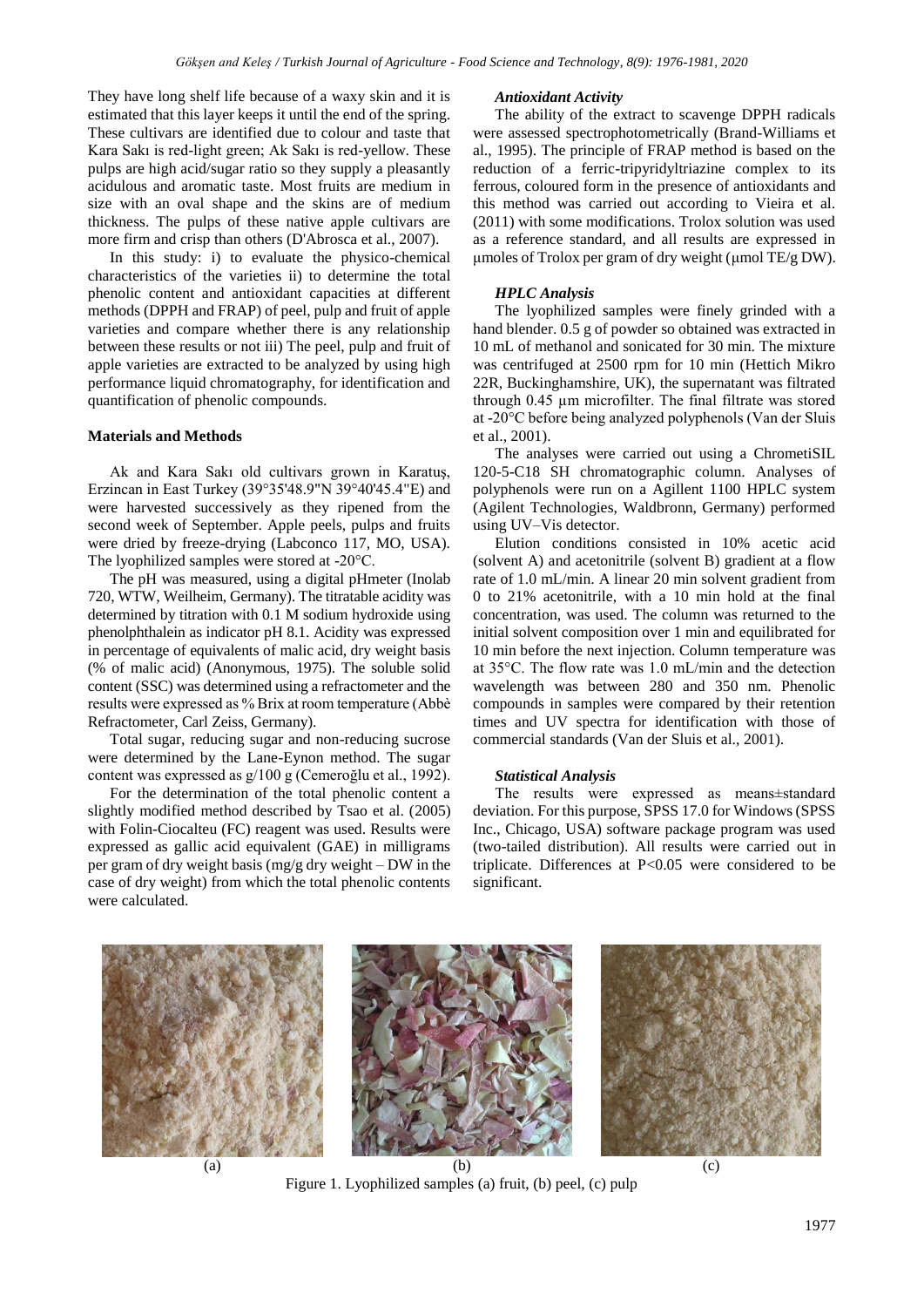#### **Results and Discussion**

#### *Physico-Chemical Analysis*

The results for the physico-chemical analysis were shown in Table 1. The Ak Sakı had higher values than Kara Sakı. Similar results have been demonstrated for apples of different genotypes harvested in Uşak, Turkey with total solid values between 9.8 and 17.9% (Çolak and Özoğul, 2020). The TSS content was 13.52 (Ak Sakı) and 13.51 (Kara Sakı) °Brix.

Kara Sakı for the titratable acidity had lower had a lower value and pH was higher indicating that Kara Sakı had a more sour taste. The TA of ten apple cultivars grown in Europe ranged from 1.5 to 5.4 g/kg TM (Rop et al., 2011). Abacı and Sevindik (2014) reported that 26 apple cultivars cultivated in Ardahan, Turkey and TA values were varied from 3.25 to 4.19%.

The ash contents of Ak and Kara Sakı were found as 0.2% and 0.28% respectively and Picouet et al. (2009) reported 0.19% for Granny Smith apples.

In addition, the TS content  $(g/100 g)$  varied from 12.8 (Ak Sakı) to 10.90 (Kara Sakı); the reducing sugar (RS) of Ak Sakı was 10.98% and Kara Sakı was 10.05%. Kara Sakı had a more sour taste according to data. TS values ranged between 12.82 and 19.15 (g/100 g) in nine apple cultivars harvested in Slovenia (Mikuliţ Petkovšek et al., 2009). These cultivars were lower than standard and local apple cultivars (Vieira et al., 2011). The results could be dependent on geographical specific conditions of Erzincan. It is also an indication of the sour flavors due to a less amount of sugar content.

The difference obtained in these physico-chemical parameters could be explained by cultivars, climate conditions, mineral contents of soil, position of fruit and organic growing conditions. The two factors that are associated with the development of the fruit flavors are the ratio of acidity and TSS. In fact, it is also well known that the genotype is the main factor that strongly affects the chemical properties (Vieira et al., 2011). The results were explained that the cultivars with more acidic content which reduces the activity of microorganisms hence stored until late of April preserving quality parameters. In addition, these local cultivars were in existence for many years, and could be considered stable and consumed and grown out of season.

#### *Total Phenolic Content and Antioxidant Capacity*

The total phenolic contents and antioxidant capacity of the fruit, pulp, and peel were reported in the freeze-dried of apple cultivars in Table 2.

In the peels, the total phenolic content (TPC) of Kara Sakı peel was higher at 25 mg GAE/g DW than Ak Sakı peel at 19.38 mg GAE/g DW. In the pulps, TPC of Ak Sakı pulp was lower at 11.36 mg GAE/g DW than Kara Sakı pulp at 12.63 mg GAE/g DW. TPC in the fruits were 13.5 and 20.63 mg GAE/g DW for Ak and Kara Sakı apples, respectively. According to results, TPC in the peels were the highest values in other parts of apples.

The eight apple varieties of TPC were reported between 0.78 and 2.01 mg GAE/g DW in the peels. TPC for four common varieties used for applesauce (Rome Beauty, Idared, Cortland and Golden Delicious) in the pulps were varied from 75.7 to 103.2 mg GAE/100g DW (Wolfe et al., 2003). It was published that the fruit of TPC of different cultivars were 46.9 and 112.2 mg GAE/100 g DW, respectively (Abacı and Sevindik, 2014). Our results were higher than this data. Pirlak et al. (2017) found that Galaxy Gala, Scarlet Spur, Fuji, Pink Lady and Granny Smith were determined TPC values between 18.29 and 26.83 mg GAE/g DW.

When the antioxidant activity was measured with the DPPH and FRAP methods, the freeze-dried fruits, pulps and peels under study showed similar values of antioxidant activity.

The freeze-dried peel with higher antioxidant activity corresponded to Kara Sakı peel ( $\mu$ mol TE/g DW) in comparison with fruit parts and varieties.

Our results are superior to those reported by Abacı and Sevindik (2014) that determined peel was as good source of antioxidants. Furthermore, the average of the total antioxidant capacity and total phenolic content of apple peels is over 1.5 and 2 respectively; fold more than the average of apple pulp values. These results showed that had a higher TPC and TAC compared to other studies (Vieira et al., 2011; Stratil et al., 2007; Tsao et al., 2005).

Table 1. Physical-chemical parameters of different apple cultivars

|            | Ak Saki          | Kara Sakı        |
|------------|------------------|------------------|
| DW         | $14.56\pm0.11$   | $14.29 \pm 0.09$ |
| <b>TSS</b> | $13.52 \pm 0.3$  | $13.51 \pm 0.01$ |
| pH         | $3.42\pm0.02$    | $3.36\pm0.01$    |
| <b>TA</b>  | $0.24 \pm 0.11$  | $0.32\pm0.12$    |
| Ash        | $0.20 \pm 0.02$  | $0.28 \pm 0.03$  |
| <b>RS</b>  | $10.98 \pm 0.04$ | $10.05 \pm 0.02$ |
| TS         | $12.80 \pm 0.03$ | $10.90\pm0.01$   |

DW, Dry Weight (%); TSS, Total Soluble Solids(°Brix); TA, Titratable Acidity(%); Ash(%); RS, Reducing Sugar(g/100g); TS, Total  $Sugar(g/100g)$ 

Table 2. Total phenolic (TPC) and antioxidant (TAC) contents of apple varieties

| $\frac{1}{2}$ |             |                  |                  |  |
|---------------|-------------|------------------|------------------|--|
|               |             | Ak Sakı          | Kara Sakı        |  |
|               | $TPC^*$     | $13.51 \pm 0.82$ | $20.63 \pm 1.26$ |  |
| Fruit         | DPPH**      | $65.79 \pm 0.94$ | $80.57 \pm 0.69$ |  |
|               | FRAP**      | $54.12 \pm 1.76$ | $60.45 \pm 1.03$ |  |
|               | $TPC^*$     | $11.36 \pm 0.57$ | $12.63 \pm 0.76$ |  |
| Pulp          | $DPPH^{**}$ | $60.74 \pm 1.11$ | $63.19 \pm 2.04$ |  |
|               | FRAP**      | $49.86 \pm 0.14$ | $51.96 \pm 0.26$ |  |
|               | $TPC^*$     | $19.38 \pm 1.96$ | $25.00 \pm 1.67$ |  |
| Peel          | DPPH**      | 78.49±1.59       | $86.12 \pm 1.84$ |  |
|               | $FRAP^{**}$ | $57.36 \pm 1.28$ | $64.84\pm1.71$   |  |

\*mg GAE/g DW \*\* µmol TE/g DW Values are expressed as means of three determinations± standard deviation

It was reported as being dependent upon different factors as cultivars, climatic conditions, growing years, agronomic practice and processing (Çolak and Özoğul, 2020; Van der Sluis et al., 2001). The peel was higher than other edible parts of fruit, which could be explained by more exposure to sunlight. In addition, the cultural attitudes to apple varieties against foreign varieties may adapt over time. Ak and Kara Sakı haven't grown orderly in the plant, in the presence of these apple varieties for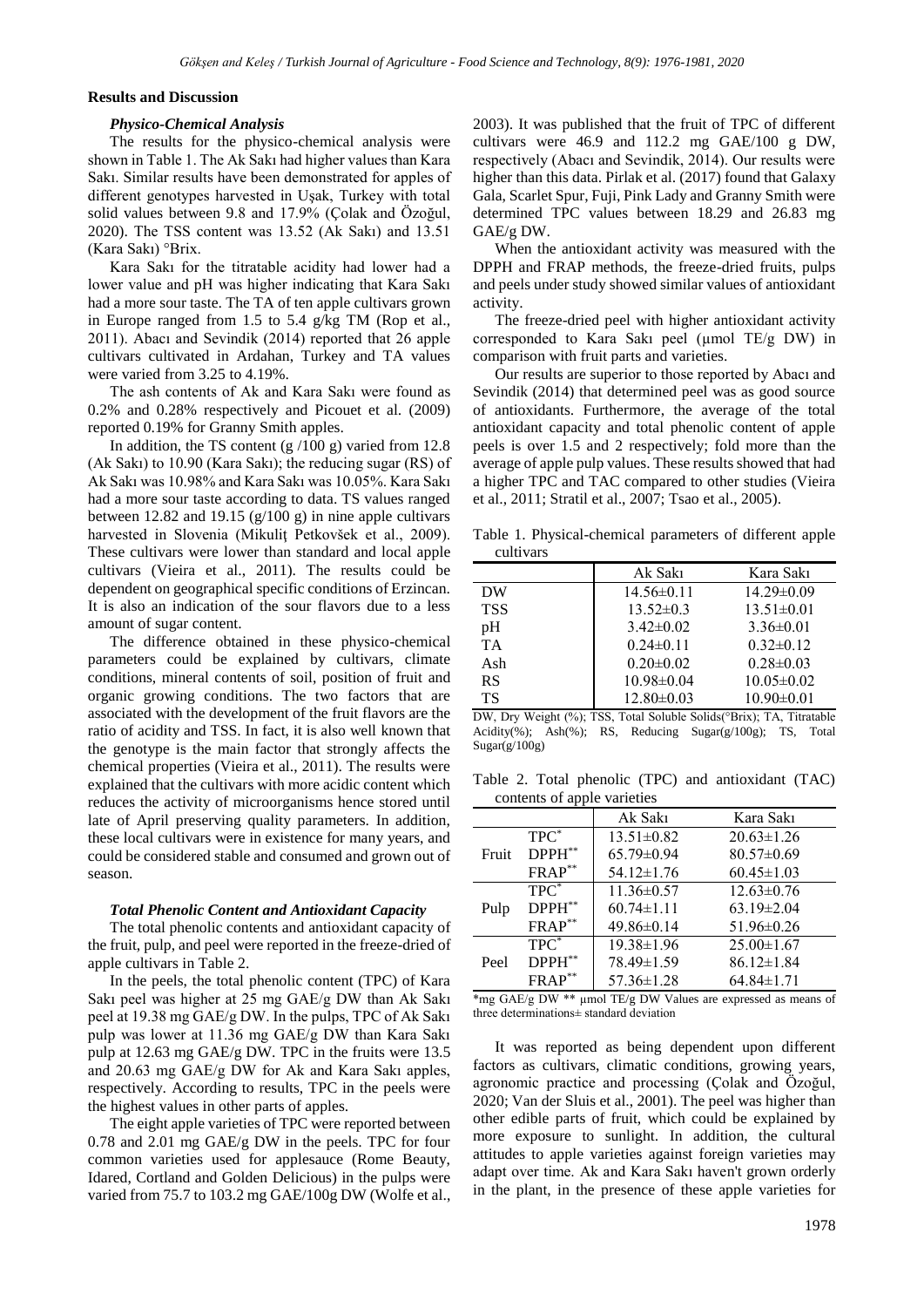home garden so, more phenolic compounds can be synthesized. Due to the plants against stress conditions which are in the form of increasing compounds (Boyer and Liu, 2004; Abacı and Sevindik, 2014).

### *Phenolic Compositions*

It was determined the seven phenolic compounds by using HPLC methods. (+)-catechin, (-)-epicatechin, catechol, vanillic acid, p-coumaric acid, ferulic acid and hydroxycinnamic acid were identified and quantified in fruit, pulp and peel in Figure 2.

Retention times of those extracts were matched with standards. The stardards retention times ranged from 6.39  $((+)$ -catechin) to 22.03 (hydroxycinnamic acid) min (Figure 2).

Table 3 shows comparison of phenolic compounds according apple varieties. Ak and Kara Sakı apples were reported to included almost high amounts of (-) epicatechin and ferulic acid as important phenolic acid, were the most plentiful compounds. The hydroxycinnamic acid presented only in the peels of samples of Ak and Kara Sakı at 47.37 and 122.86 mg/kg DW, respectively (P<0.05). The highest concentrations of (-)-epicatechin  $(610.2 \text{ mg/kg DW})$  and  $(+)$ -catechin  $(405.57 \text{ mg/kg DW})$ , the lowest concentrations of p-coumaric acid (50.21 mg/kg DW) and vanillic acid (124.71 mg/kg DW), were found in Ak Sakı fruit. The peel of Ak Sakı had the greatest polyphenols concentration of (-)-epicatechin (669.78 mg/kg DW) and ferulic acid (610.94 mg/kg DW) among of parts of Ak Sakı (fruit, pulp and peel). The (-)-epicatechin (558.94 mg/kg DW), p-coumaric acid (49.02 mg/kg DW), and ferulic acid (367.75 mg/kg DW) were the lowest concentration and vanillic acid (139.29 mg/kg DW) were the highest concentration in pulp of Ak Sakı compared to other parts. The major polyphenol found was ferulic acid in Kara Sakı peel (1100.3 mg/kg DW) and the fruit (612.24 mg/kg DW) and (-)-epicatechin (517.63 mg/kg DW) in pulp of Kara Sakı, were also reported. These two compounds were detected as the major phenolic compounds in the fruits, pulps and peels.

The fruit, pulp and peel of Kara Sakı contained a low concentration of p-coumaric acid from the other polyphenolic compounds, and were ranged from 46.75 to 61.98 mg/kg DW. The (+)-catechin (239.17 mg/kg DW), catechol (124.73 mg/kg DW) and ferulic acid (368.48 mg/kg DW) were the lowest amounts of phenols in pulp of Kara Sakı among the fruit and peel. Similar results of vanillic acid known as hydroxybenzoic acid were found in fruit and pulp of Kara Sakı at 120.11 and 120.15 mg/kg DW, respectively.

In the peel of apples, the amount of phenol compounds was higher when compared to the pulp. Similar results were reported by Drogoudi et al. (2008) and Vieira et al. (2011). The apple peels were determined to have high contents of phenolic compounds compared to other edible parts of the apple and its juice (Wolfe et al., 2003).

The phenolic composition of 67 varieties of apple cultivars (new and old varieties) was examined that (-) epicatechin and (+)-catechin were changed 65.9-2760 and 10.1-720 mg/kg DW, respectively (Wojdyło et al., 2008). It is known that the different apple cultivars affect the phenolic compositions and varieties.

According to results of phenolic compounds, the highest in Kara Sakı ferulic acid and hydroxycinnamic acid were detected (P<0.05). Hydroxycinnamic acid were found in peels of four apple varieties (Gala, Topaz, Golden Delicious and Florina), and ranged from 0.03 to 0.18 mg/g FW (Kindt et al., 2007). This is confirmed by the study of our results. The ferulic acids were determined in peel (136.7 mg/kg FW) and fruit (119.8 mg/kg FW); pcoumaric acid in peel (523.1 mg/kg FW) and pulp (367.9 mg/kg FW) (Leontowicz et al., 2003). Fruits, pulps and peels of Ak and Kara Sakı were compared to the literature with regard to containing ferulic acid and p-coumaric acid  $(P<0.05)$ .

Some parameters affected the high amount of phenolic compounds, depending on growing, organic conditions for these apples and exposed to various stress factors as diseases and mineral supplements (Mikulit Petkovšek et al., 2007; Vondráková et al., 2020). The phenolic compounds and compositions of Ak and Kara Sakı presented much higher amounts than the others; it might be a considered influence of these parameters.



Figure 2. a) HPLC chromatogram of standart phenolic compounds. Peaks identification: 1, gallic acid; 2, (+) catechin; 3, catechol; 4, (-)-epicatechin; 5, vanillic acid; 6, p-coumaric acid; 7, ferulic acid; 8, hydroxycinnamic acid. b) HPLC chromatogram of phenolic compounds of freeze-dried Ak Sakı and c) Kara Sakı fruits.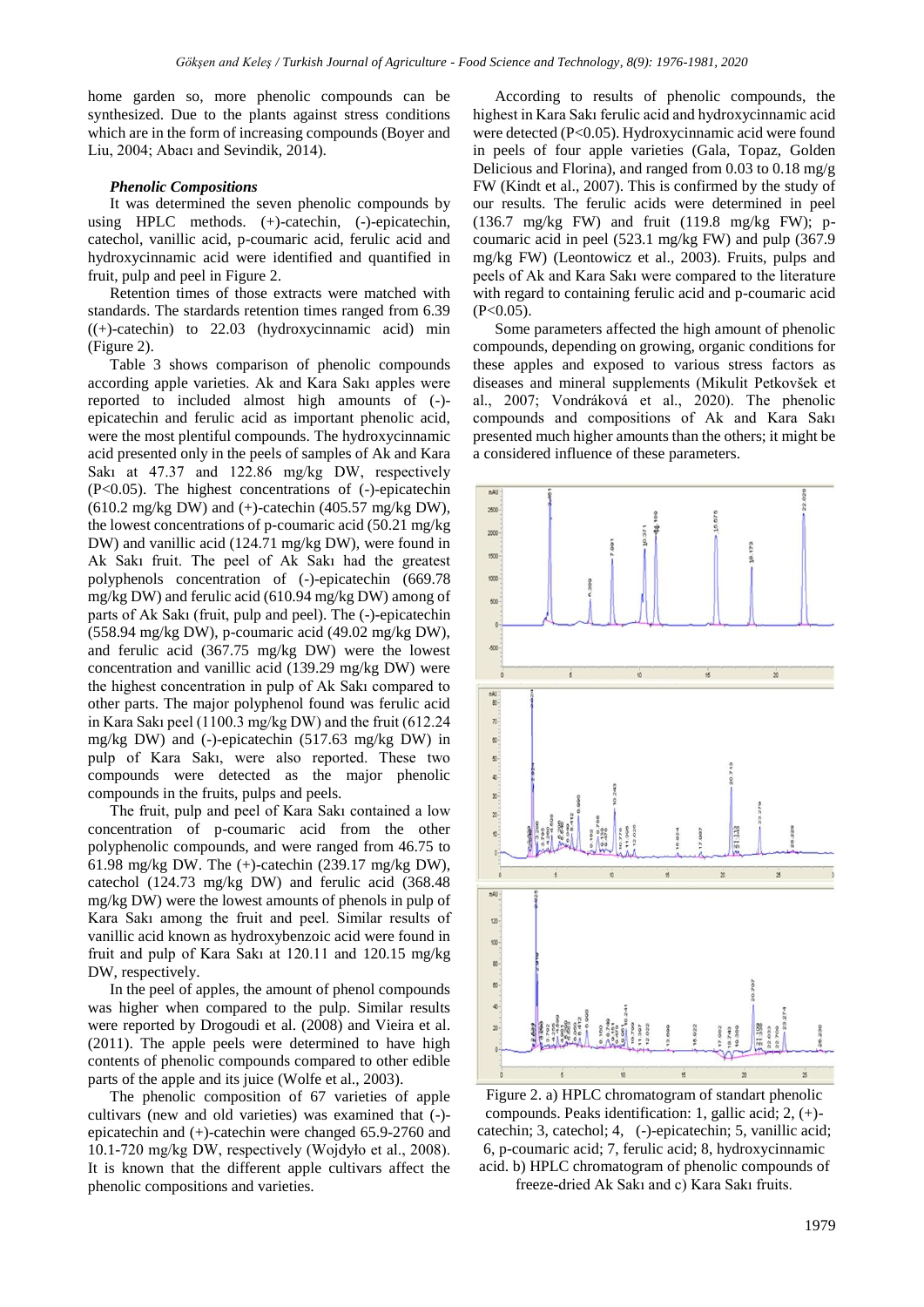|  |  | Table 3. Comparison of phenolic compounds (ppm) according to apple varieties |
|--|--|------------------------------------------------------------------------------|
|  |  |                                                                              |

| Phenolic compounds    | DF | Mean square | F value | P value  |
|-----------------------|----|-------------|---------|----------|
| (+)-catechin          |    | 6187.11     | 2.73    | 0.150    |
| (-)-epicatechin       |    | 11.88       | 0.27    | 0.623    |
| catechol              |    | 304.42      | 1.03    | 0.350    |
| vanilic acids         |    | 224.99      | 0.61    | 0.464    |
| p-cumaric acids       |    | 0.33        | 1.62    | 0.250    |
| ferulic acids         |    | 166168.87   | 5716.47 | $0.000*$ |
| hydroxycinnamic acids |    | 1899.58     | 989.97  | $0.000*$ |
| <b>TFM</b>            |    | 63.02       | 5.41    | 0.059    |

<sup>\*</sup>P<0.001

Table 4. Comparison of phenolic compounds (ppm) according to fruit, pulp and peel

| Phenolic compounds    | Total square | DF | Mean square | F value | P value   |
|-----------------------|--------------|----|-------------|---------|-----------|
| (+)-catechin          | 29583.36     | ↑  | 14791.68    | 6.51    | $0.031*$  |
| (-)-epicatechin       | 1534.81      |    | 767.40      | 17342   | $0.003*$  |
| catechol              | 62999.19     |    | 31499.59    | 106240  | $0.000**$ |
| vanilic acids         | 1655.58      |    | 827.91      | 2.25    | 0.187     |
| p-cumaric acids       | 353.79       |    | 167.79      | 879.36  | $0.000**$ |
| ferulic acids         | 506200.58    |    | 253100.29   | 8707.09 | $0.000**$ |
| hydroxycinnamic acids | 19318.84     |    | 9859.42     | 5034.06 | $0.000**$ |
| <b>TFM</b>            | 202.53       |    | 101.27      | 8.70    | $0.017*$  |

 $*P<0.05 **P<0.001$ 

These included the larger amount of flavan-3-ols ((+) catechin and (-)-epicatechin) than common apple cultivars in the literature (Le Bourvellec et al., 2011). This situation could be explained in that these have different genotypes. Due to the distribution of the different phenolic compounds in apple pulp and peel they are present in different amounts (Biedrzycka and Amarowicz, 2008; Vondráková et al., 2020).

Table 4 shows comparison of phenolic compounds according to fruit, pulp and peel. The synthesis of flavonoids needs sunlight, so usually were found in the leaves and peels. The flavonoids have two groups, flavonols and flavones, were present extensively parts in exposure of external impacts and green region (Boyer and Liu, 2004). There is a high amount of hydroxycinnamic acids and flavanols (catechin and epicatechin) in apple cultivars, is these are used as parameters of resistance (Drogoudi et al., 2008; Vondráková et al., 2020).

Phenolic derivatives can be oxidized and reacted with proteins, and thus there is a loss of enzyme functions and limits viability of attackers. It could be demonstrable that hydroxycinnamic acids were present only in peels (Wolfe et al., 2003).

It is known that the psycho-chemical contents and polyphenolic compounds of apple affect the sensory quality (Boyer and Liu, 2004). There are many volatile polyphenols such as hydroxycinnamic acids that contribute flavor vanillic acid is described as flavoring agent. The high amount of vanillic acid was found in these cultivars compared to the other standard cultivars of apples, were caused by ferulic acid. The vanillic acid is catabolism product of ferulic acid (Mathew and Abraham, 2004). The vanillic acid in pulps and fruits are closer to each other, but was higher than peels. The vanillic acid in Ak and Kara Sakı pulps presented the highest concentration; the results may be reason for these apples' distinctive taste and aroma.

Ferulic acid is located in cell walls of plants that play an important role in protecting plants against pathogen attacks (Mathew and Abraham, 2004). These apples are grown without use pesticide and the more amount of ferulic acid as secondary metabolite are synthesized due to exhibited the defense mechanisms against pathogens. Resulting of this is constituted difference in the distribution of phenolic compounds.

## **Conclusions**

This study highlighted the multipurpose properties of Ak and Kara Sakı that were shown the regional cultivars of apples. Ak Sakı had higher acidity and lower sugar content than Kara Sakı that was the least sweet. Furthermore, these cultivars are generally sourish when compared to cultivars cited in literature. Kara Sakı (fruit, pulp and peel) had a higher TPC and TAC than Ak Sakı but the peel of these cultivars indicated that they were the richest comparing to other tissues. For this reason, fruit should be consumed with peel that has healthy protective metabolites. The some phenolic compounds were the highest such as (+)-catechin in fruit, vanillic acids in pulp and ferulic acids in peel between tissues of Ak and Kara Sakı in addition to hydroxycinnamic acids which were determined only in peel of these cultivars. It was particularly demonstrated that these apples had the highest phenolic compounds. The apple cultivars contained significantly amount of ferulic acids. In terms of health, synthetic ferulic acids have noteworthy impact on the treatment of diseases such as cancer, infertility and Alzheimers.

Finally, it informs consumers about these cultivars which should be grown and consumed due to their very valuable nutritional qualities. It is contemplated to be a basis for further in-vitro research on Ak Sakı and Kara Sakı.

## **Acknowledgement**

The authors acknowledge the Atatürk University, Research Fund for supporting this study under project no: 2011/157. The authors also acknowledge Prof. Dr. Güzin Kaban for her valuable contribution.